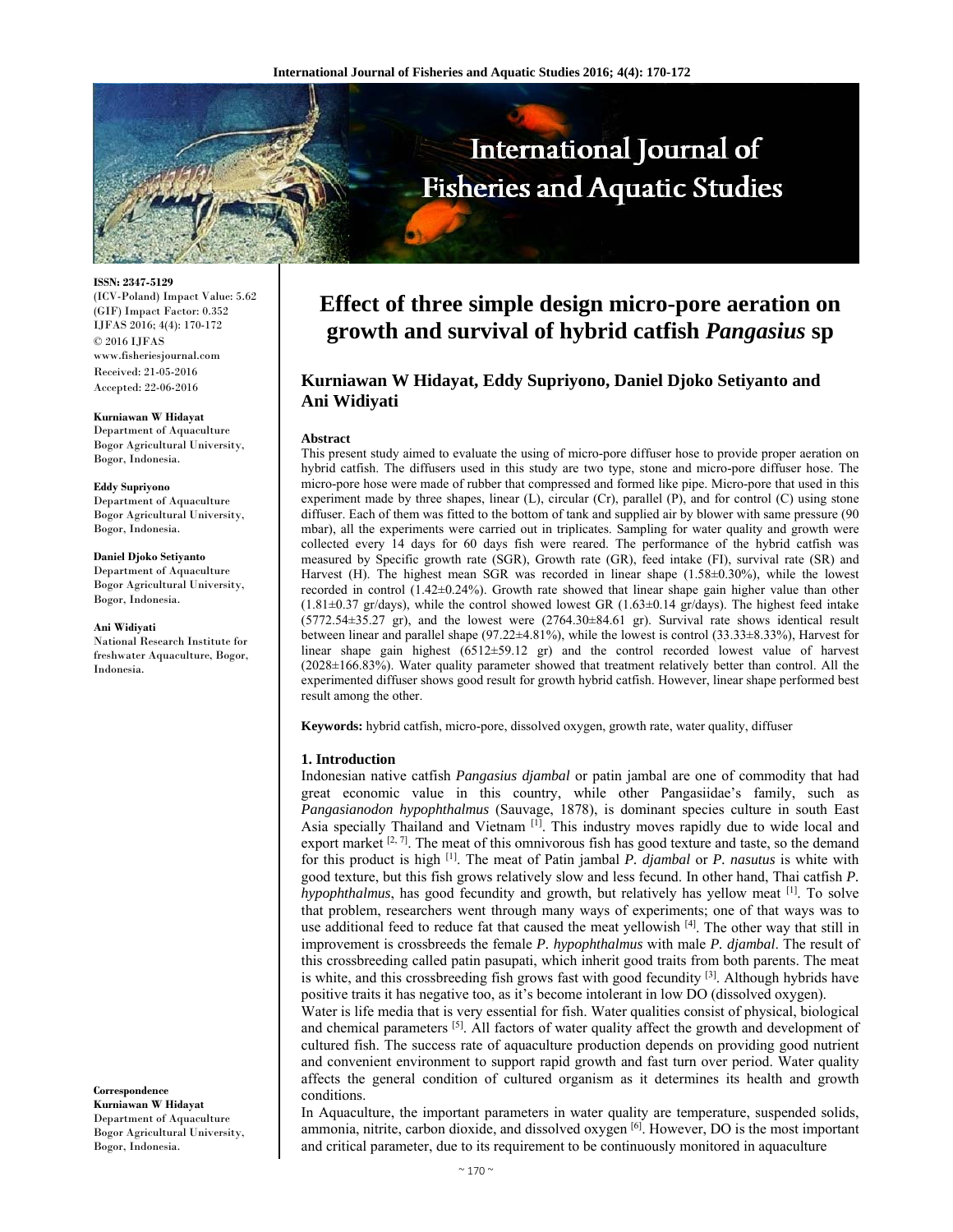Production systems. Fish is an aerobic organism that needs oxygen to perform metabolism, so the DO supply have to continue all day [5].

Oxygen demand varies with fish species, life stage, size, stock health, water quality, feeding regime, and bacterial respiration rate, among other factors [13]. DO could be generated by diffuser aerator. It's operating by forcing air trough porous media that produces a large number of fine bubbles [8]. Through this technique, water displaces from bottom to surface, and air blow from blower bring oxygen and other gases trough the column of water. This technique makes diffusion of gases to the water. Diffuser aerator agitated the water surface, which broke surface tension and allowed for a proper exchange of gases.

# **2. Materials and Methods**

# **2.1 Duration and location of the experiment**

The experiment was carried for 60 days at the Toxicology and Aquaculture Environment Research Station, Research Institute for Freshwater Aquaculture, Bogor, Indonesia. Fish used in this experiment is hybrids patin. Their initial weights were (78.33±2.34) gr. These 144 fish were distributed into 12 rounds tanks that have 1.6 m in diameters and 0.4 m in height. These tanks were filled with  $3.5 \text{ m}^3$  volume of water. The fish were fed with commercial pelleted feed three times daily.

# **2.2 Experimental design**

The experiment was arranged with completely randomize design with three replication. There are three variables and one control. Every diffuser treatment randomly distributed in 12 tanks, and placed in bottom of tank. Every treatment linked and supplied airflow from single blower with same pressure 90 Mbar. The notation for treatment are (C) for Control using two stone diffuser, (L) for linear form of micro-pore, (Cr) for circular form of micro-pore, and (P) for parallel form of micropore. All shapes of micro-pore diffuser are given in the following Figure 1.



**Fig 1:** four simple design of diffuser aeration clockwise, control (stone diffuser), linear (micro-pore), parallel (micro-pore), and circular (micro-pore).

# **2.3 Water and fish sampling**

A water sample was collected every 14 days, and then analyzed in laboratory. Water quality parameter is measured by water temperature, hydrogen ion concentration (pH), dissolved Oxygen, free carbon dioxide  $(CO<sub>2</sub>)$ , and Total ammonia-Nitrogen (TAN). Fish were sampled for body weight and length every 14 days. The measurement variables are: SGR (specific growth rate) using equation  $SGR = 100$  {ln (W<sub>O</sub>)  $\langle W_t \rangle$  (*t*; GR (Growth rate) GR= (Wt –WO) /t; FI (feed intake) daily feed consumption; SR (survival rate) SR= (NT - No)/No  $\times$  100 and H (Harvest) is total biomass in the end where P = Wt  $\times$  NT. The experiment was conducted from 4<sup>th</sup> week of November 2015 and finish end of February 2016.

# **2.4 Data analysis**

All data were related on growth performances (SGR, GR, FI, SR, and P) and water quality tabulation with Microsoft Excel to analyze mean and standard error  $(\pm SE)$ . The differences between treatments were tested using one-way ANOVA and continue with Duncan Test at SPSS version. 22.

# **3. Results and Discussion**

# **3.1. Growth and survival performance**

After 60 days reared, the results showed that highest SGR was recorded in linear shape (1.58±0.30%), while the lowest was recorded in control (1.42±0.24%) (Table 1). Growth rate showed that linear shape gain higher value than other  $(1.81\pm0.37 \text{ gr/day})$ , while the control showed lowest GR (1.63±0.14 gr/days). The highest feed intake was (5772.54±35.27 gr), and the lowest (2764.30±84.61 gr). The survival rate show the same result between linear shape and parallel shape that is  $(97.22 \pm 4.81\%)$ , while the lowest is control (33.33±8.33%). The harvests of linear shape gain the highest (6512±59.12 gr) while the control recorded the lowest value (2028±166.83%).

The linear shape provides relatively best result because of the bubble flows that contain oxygen can support fish growth. This result similar with Tsutsumi *et al*. 2014 [9] that said, usage of micro-bubble enhanced the growth of fish, so it could grew faster than without micro-bubble aeration. The body weight reached 1.83±0.21 kg in wet weight at the end of the experiment (108 days later), which was 0.13 kg heavier than that in the control net pen. The presence of oxigen in the water is very vital because oxygen plays important role in fish metabolism. Beside that, oxygen needed by microorganism for decomposing organic matter [13]. Fish survival was not significantly affected by aeration, but for the control that using coarse stone as diffuser showed significantly different, examination show that fish in control tanks suffer methaemoglobinaemia, the simptoms show brown gill and rigid body, that evidence match with statement Jensen (2003) [14] who said that Nitrite is toxic to fish as it diffuses from the blood plasma into the red blood cells, where it oxidises the  $Fe^{2+}$  in haemoglobin (Hb) to the  $Fe^{3+}$  oxidation state, converting haemoglobin into methaemoglobin (metHb) high nitrit level in water escalate metHb levels finally become lethal for fish.